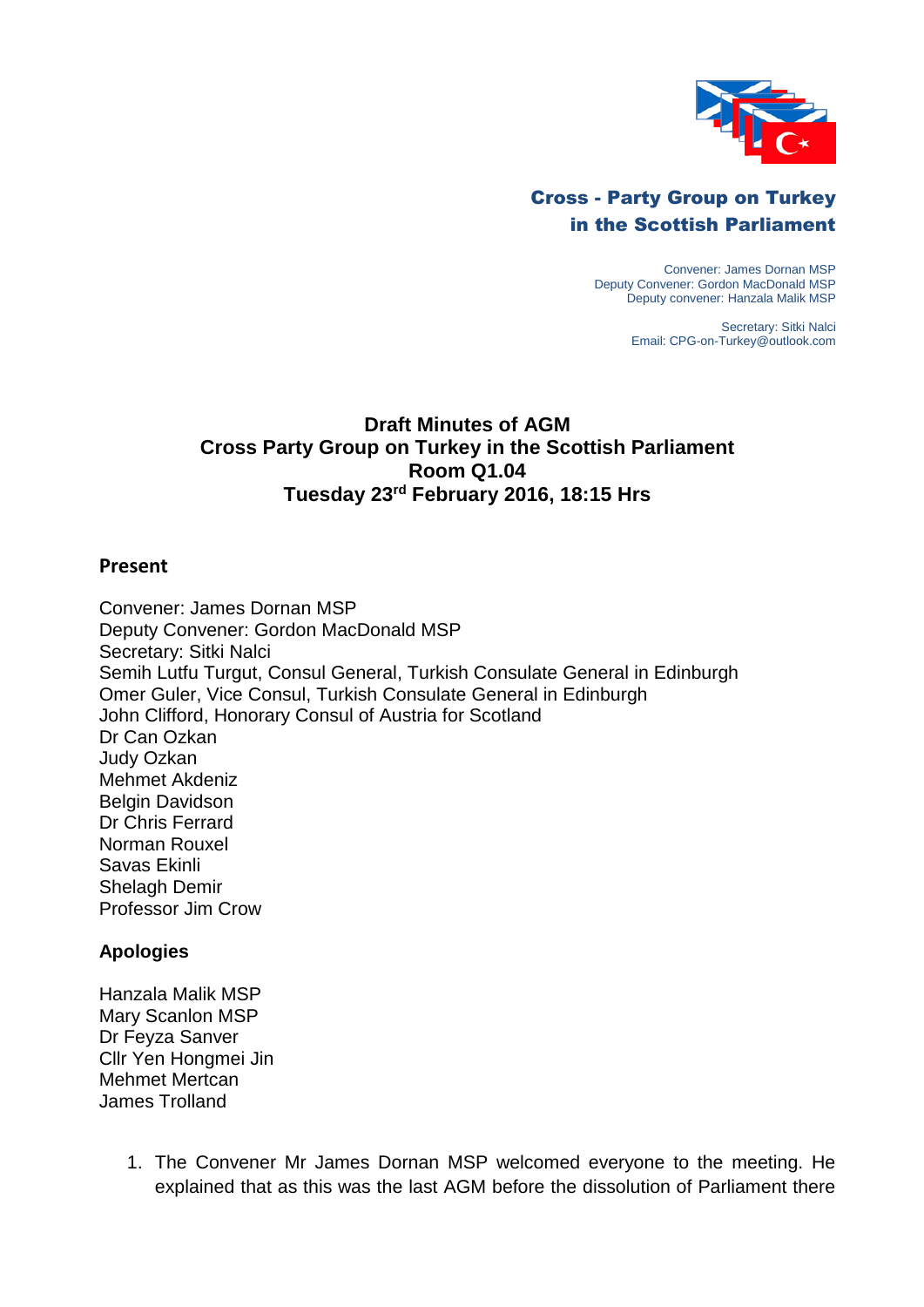would be no elections for the office bearer's positions, this would be a matter for the group if they became re-constituted in the next session of the new Parliament.

The Convener also reiterated the information regarding the process of dissolving the Group during dissolution and what was required to reconstitute the Group after the Scottish Parliament Elections in May 2016 and all the group members would be informed by the Convener and the Secretary about the reconstitution of the Cross Party Group on Turkey in the Scottish Parliament after the Elections.

- 2. The Minutes of the 2015 AGM were approved by the Deputy Convener Gordon MacDonald MSP and seconded by the Secretary Sitki Nalci.
- 3. The draft Annual Return Form was discussed by the Group. It was agreed that the report was a true reflection of the activities of the Group, that it was in accordance with the stated aims and objectives of the Group and that it provided members with a firm foundation to build on should they wish the Group to be reconstituted in the next Parliament.
- 4. The Election of Office Bearers was put in abeyance in accordance with the standing orders of the Standards Committee for the pending Dissolution of Parliament.
- 5. The Proposed Work Plan for 2016/2017

The Convener stated that most of this discussion could form the basis of the Group's work in the next Parliament. However, he also suggested that this need not be exhaustive or binding, that Members should take time during the intervening period of the Dissolution to consider additional potential activities.

The Convener considered the past year to be productive and offered a firm basis for progress into 2016 and beyond. He felt that members worked in a collegiate way and that all views, including cultural, were embraced.

The Deputy Convener agreed with the Convener's remarks and examined the lesson to be learned from the past year. He suggested that examples could be replicated from the Cross Party Group on Poland who has met in the Members Room and opened meetings up to the Polish Community and not just to the membership of the Group. This provided an open and transparent relationship between the Group and the Polish community at large and facilitated a cultural exchange.

The Consul General Semih Lutfu Turgut remarked that the Cross Party Group on Turkey had previously intended to organize a cultural event in the Parliament but due to difficulties in finding an available hall, this attempt had not been successful. He suggested that renewed efforts should be made to achieve this.